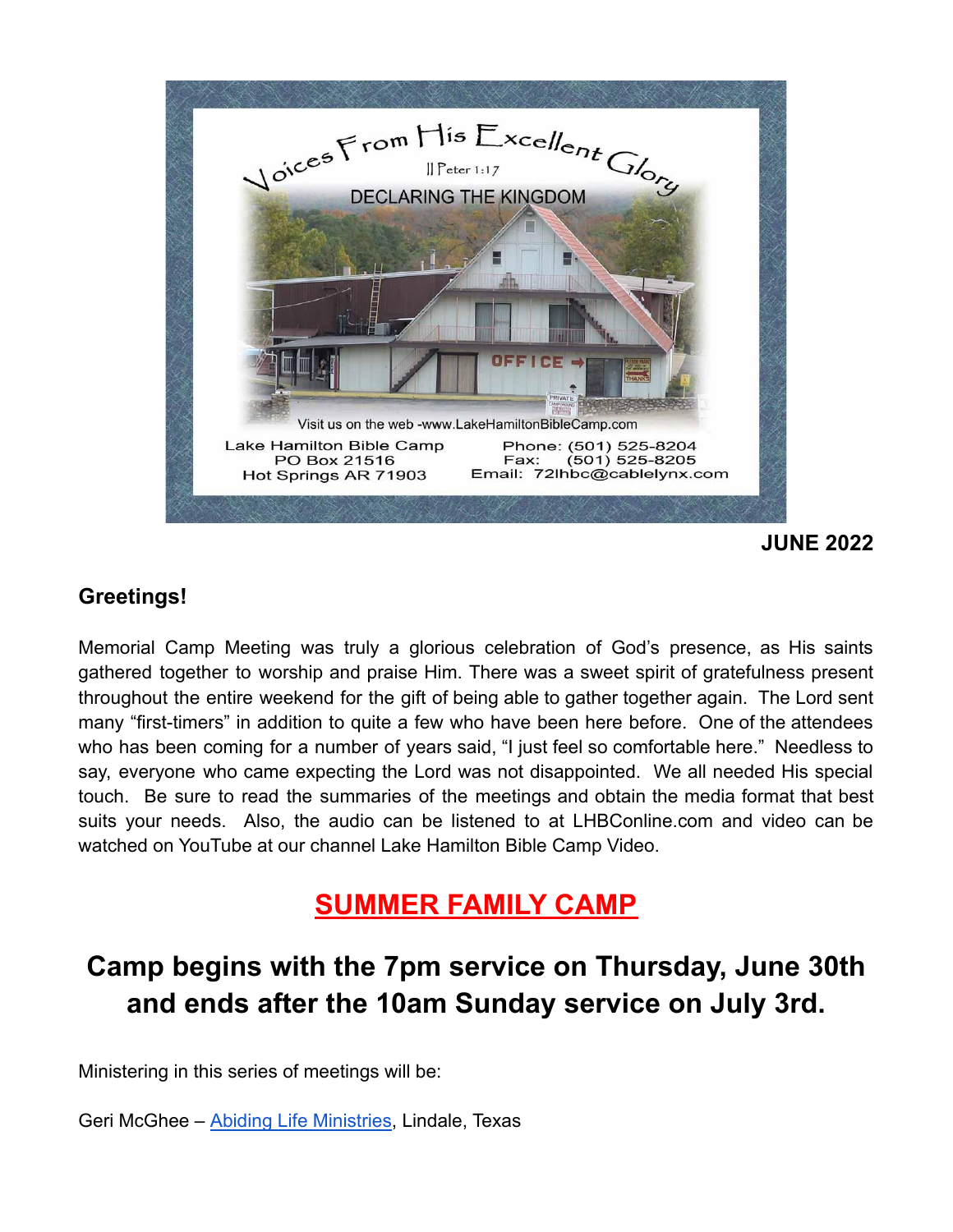Randy & Callie Richey – [Christ Outreach Oklahoma](http://christoutreachoklahoma.com/), Poteau, Oklahoma Deborah Vails – [Set Free Outreach Ministries,](https://setfreeoutreachministries.org/) Blackwell, Oklahoma Kernaa & Jean Williams – [Fire & Glory Endtime Deliverance](https://www.fireandgloryendtimedeliveranceministries.net/) Ministries, St Mary's, GA

Additionally, James & Danica Baker will be conducting classes/services for the young people ages 6-18 on Friday and Saturday. Please call or email the camp for specific information if you plan to bring anyone in that age group.

There are men's and women's dormitories and RV hook-ups available at the camp. Call 501-525-8204 if you are interested in staying on site. All private rooms are taken. There is a list of nearby hotels available on our website at:

<https://lakehamiltonbiblecamp.com/next-camp-meeting/>

## **2022 MEMORIAL CAMP MP3, CD'S & DVD'S**

**22LHCD5-1 [CD - \$4.00] or 22LHDVD5-1 [DVD - \$5.00] - Deborah Vails - LET THE FIRE BURN** - Sister Deborah opens her teaching with a fiery, fearless rebuke of the enemy of our souls. I Corinthians 3:16-17 Know ye not that your body is a holy temple of God. The fire of the Holy Spirit will continually cleanse and purify God's temple from carnal defilement. Let God's fire burn in you. Romans 12:1-2 Be a living sacrifice, holy and acceptable to God. It is our responsibility to maintain daily cleansing by exposing ourselves with humility to God's Word. Be persistent, prevail, pray without ceasing. Confess your sins to God and thank Him for His mercies and favor. True worship will usher in the presence of God and His cleansing fire. Allow the fire of His glory to transform you.

**22LHCD5-2A & 2B [2 CD Set - \$6.00] or 22LHDVD5-2 [DVD - \$5.00] - Randy & Callie Richey - REPENTANCE & DELIVERANCE** - A subtitle to this could be Deliverance 101 with a strong emphasis on being quick to repent and quick to forgive. The devil does such a good job that he'll get people to blame God. Our Father in Heaven is not the problem. The problem is our agreement with the devil, with our own flesh by us and by others. Our Father is the answer and He is worthy and He loves us. The ones who keep changing are the ones who resist the enemy. Don't ever ignore the enemy. Randy strategically inserts deliverance ministry after each point he makes. The Holy Spirit leads him to plow through untilled ground, uncovering sin after sin, demon after demon, plundering the enemy's camp and taking back what has been stolen from God's people. Why wait till the end when you can have it now! Excellent session for newbies and oldies concerning deliverance ministry.

**22LHCD5-3 [CD - \$4.00] or 22LHDVD5-3 [DVD - \$5.00] - Geri McGhee - DOORWAYS** - Geri begins by sharing briefly about a new insight she has received as to why we don't get our prayers answered. God is trying to align us with His Word, show us things we don't see and use our problems to help purify our lives. In her almost sixty years of receiving deliverance, most of it has come through repentance over the Word of God. Basically, sin is the doorway to our problems. And behind most sin is a need for deliverance. In this message, Geri lays out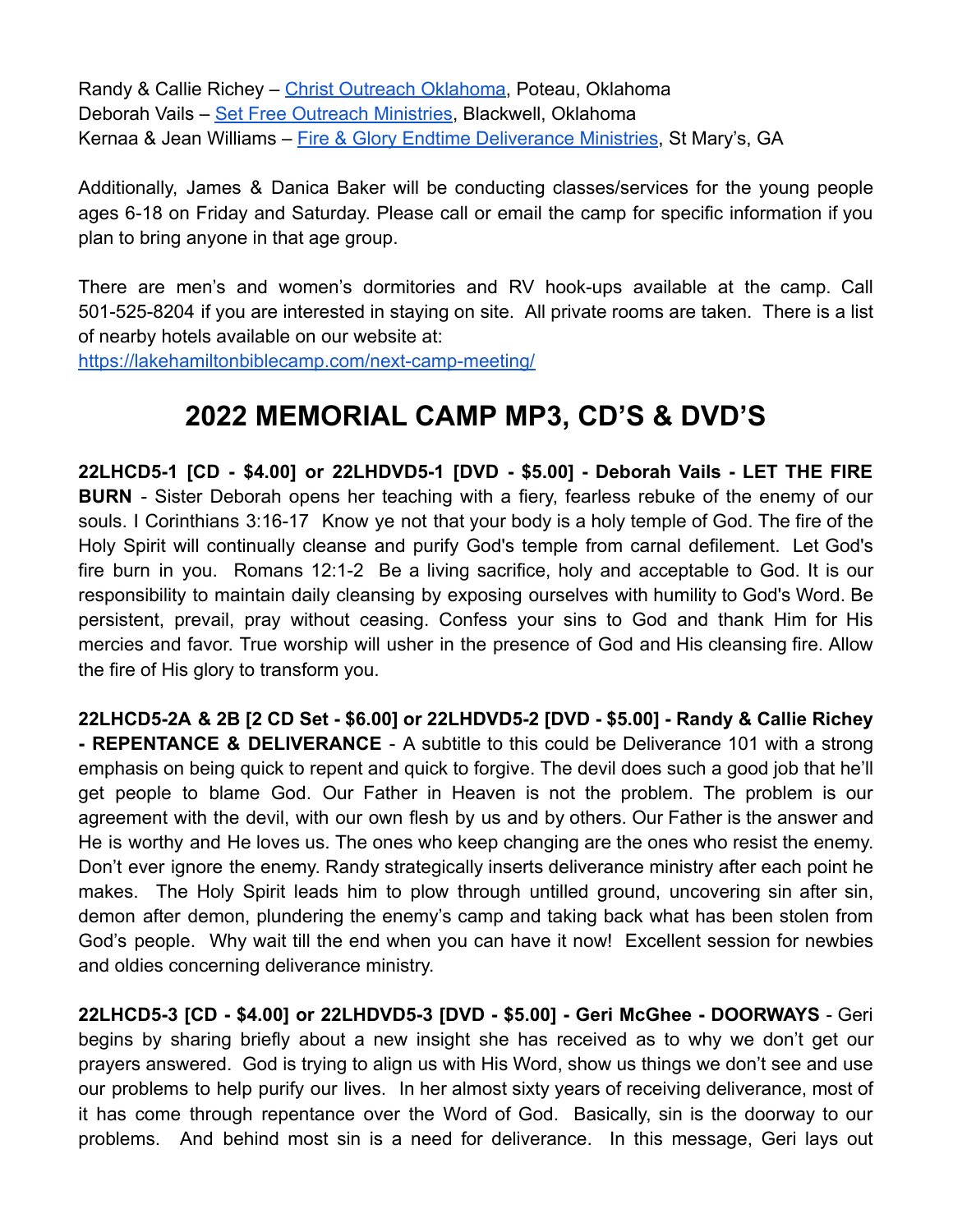Scripture after Scripture that identifies various doorways in our lives that need to be closed so more of Jesus and His Holy Spirit can take up residence. Newsflash! It requires repentance and turning from willfulness. Prayers for deliverance conclude this wonderful teaching.

**22LHCD5-4A & 4B [2 CD Set - \$6.00] or 22LHDVD5-4A & 4B [2 DVD Set - \$8.00] - Jean Williams - TIME FOR CHANGE & TRANSFORMATION - Kernaa Williams - THE VISION OF THE WOMAN - (Jean)** In our individual lives and throughout the entire world we are experiencing dramatic, catastrophic changes. Everything that does not line up with the Kingdom of God will be shaken to its foundations and removed. We all must be transformed, a process of being changed completely. We are not to be conformed to this world, but must desire to think and be like Jesus, to be transformed into His image and yearn after His character. But if you no longer have a hunger, thirst and desire for the presence of Jesus Christ, change is urgently needed. Thankfully, every time we are transformed in an area, our innocence comes back and we become free from guilt and sin. So let's examine our hearts. **(Kernaa)** Revelation 17:1-6 The time has come for the doom, sentence and judgment of the great harlot, the woman seated on a beast, intoxicated with the blood of the saints and martyrs. A nuclear armed bear has a hatred of the harlot, the idolatress, the woman seated on many waters. Rausch...Russia is on the rise. A multi-headed dragon who also has a deep hatred for the harlot is lashing his tail in the spiritual and military realms. China is sabre rattling. Chinese and Russian generals are boasting on TV that they want the harlot to burn. Iran is the leopard who also has a satanic hatred for this woman. In this scriptural teaching, Kernaa reveals the mystery of the harlot's identity.

**22LHCD5-5 [CD - \$4.00] or 22LHDVD5-5 [DVD - \$5.00] - Jean Williams - BESETTING SINS - Kernaa Williams - THE MONTH OF TAMMUZ - (Jean)** - This teaching unmasks what a besetting sin is. It is one that is set up in a person's life, family to destroy him or her. It's like a competitor thwarting a racer in every direction. It is a force of sin that surrounds a person's life and is constantly present to attack the believer. It is always present. It follows a person's life to the end if it is not dealt with. Jean covers how they come in, how they attack, and how they keep lingering over and over again. She offers Biblical solutions to bring transformation and change. Practical teaching to help us in our walk with the Lord. **(Kernaa)** - Tammuz is a season of judgment and a call to repentance. It is the fourth month on the Hebrew calendar and runs from June to July. Kernaa answers the question as to why the Hebrews would adopt the name of a pagan god for their calendar. It was adopted from the Assyrian and Babylonian calendar but they have different definitions and meanings. Tammuz aligns himself with the tribe of Reuben. This ties into blind spots and the need for us to ask God to show us our blind spots and issues. It's time to pray for Godly choices to be made in our lives. Kernaa is fired up by the Holy Ghost to preach this message of revival!

**22LHCD5-6 [CD - \$4.00] or 22LHDVD5-6 [DVD - \$5.00] - Geri McGhee - BREAKING DEMONIC DEFAULTS** - When we get saved God sets out to retrain us. God begins to reset the demonic defaults - how we were set at the factory (the way we were raised). If we were trained up in a good way we have good defaults - but if not, there are bad and oftentime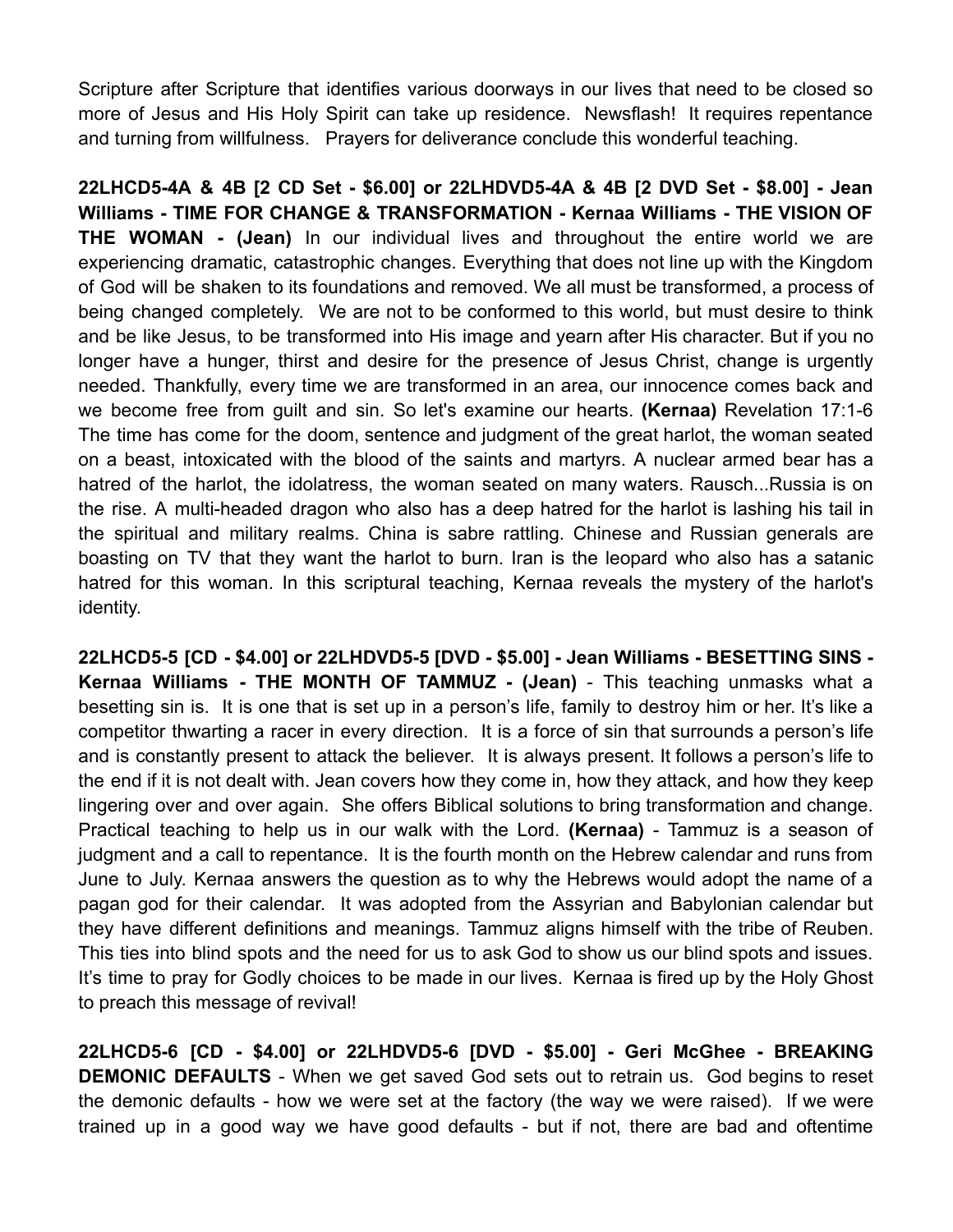demonic defaults. If you say, for example, "I've always been poor," you need to have that default broken. Geri has a way of explaining these things so we can prevent "taking a nosedive" whenever these defaults are operational. Praise God these defaults can be broken! This could be overwhelming but it's not - every time you let the sun go down on your anger you give a foothold to the enemy. Geri concludes leading the listener in repentance and deliverance.

**22LHCD5-7 [CD - \$4.00] or 22LHDVD5-7 [DVD - \$5.00] - Deborah Vails - HEALING & DELIVERANCE FROM ALL SEXUAL SINS** - In 1991 the Lord gave her a message entitled, "Has America become modern day Sodom?". She held onto that message until 2015. We were not seeing in 1991 what we are seeing today. Sin is running rampant in the church and in the world. God is clear in His Word that no sin will stand before God. Whenever you connect with someone in this way, you don't know what their past is but now their past has become yours. Whatever doors they opened it's now trafficking in you until you get delivered from it. We must come out of fleshly sin, and live holy and clean before the Lord. Children need to see and hear the Truth because there is so much confusion in this realm and what they are being taught and exposed to in the classrooms. Prayer concludes this needful and timely message.

**22LHCD5-8 [CD - \$4.00] or 22LHDVD5-8 [DVD - \$5.00] - Randy & Callie Richey - CONFESSIONS & WEAPONS OF WARFARE** - Randy affirms that we are ready for a new beginning. We know we must submit to God and resist the devil and allow ourselves to be transformed God's way. We tolerate so many things because we don't actively oppose darkness in the power of God. Break the default system in your heart and mind. Make your emotions conform to the image of Christ. The Beatitudes help us to understand God's will for our life. Callie brings life experiences and Scriptures to teach us practical ways to maintain marriage. She leads the congregation in a clear and effective prayer to decree and declare the Word of God to the enemy of our marriage and family.

#### **ORDER BY MAIL FROM:**

**Lake Hamilton Bible Camp, PO Box 21516, Hot Springs, AR 71903 Phone: 501-525-8204 POSTAGE**: Please add postage based on the total amount of your order: \$4.00 FOR UNDER \$40.00 or 10% OF ORDERS \$40.00 or MORE Arkansas Residents add sales tax per your city/county rate CD ORDERS: Price of Individual CD 's - \$4.00; 2 CD sets - \$6.00 plus Postage DVD ORDERS: Price of Individual DVD's - \$5.00 - 2 DVD sets - \$8.00 plus Postage MP3 CD's ORDERS: Price of Individual MP3 CD's - \$10.00 each plus Postage

### **ORDER ONLINE USING THE LINKS BELOW:**

**[22LHMP3CD5](https://lhbcshop.com/shop/ols/products/2022-memorial-camp-meeting-on-1-mp3-cd) - 2022 MEMORIAL CAMP MEETING ON 1 MP3 CD - All 8 Services on 1 MP3 CD - \$10.00 [2022 MEMORIAL CAMP MEETING ON 9 DVD'S](https://7b2540b6-0c7e-4015-9534-25b32b3aa56c.onlinestore.godaddy.com/admin/products/2022-memorial-camp-meeting-on-9-dvds/edit) - \$40.00 [2022 MEMORIAL CAMP MEETING ON 11 CD'S](https://7b2540b6-0c7e-4015-9534-25b32b3aa56c.onlinestore.godaddy.com/admin/products/2022-memorial-camp-meeting-on-11-cds/edit) - \$40.00**

*"Through God we shall do valiantly: for He it is that shall tread down our enemies."* Ps 108:13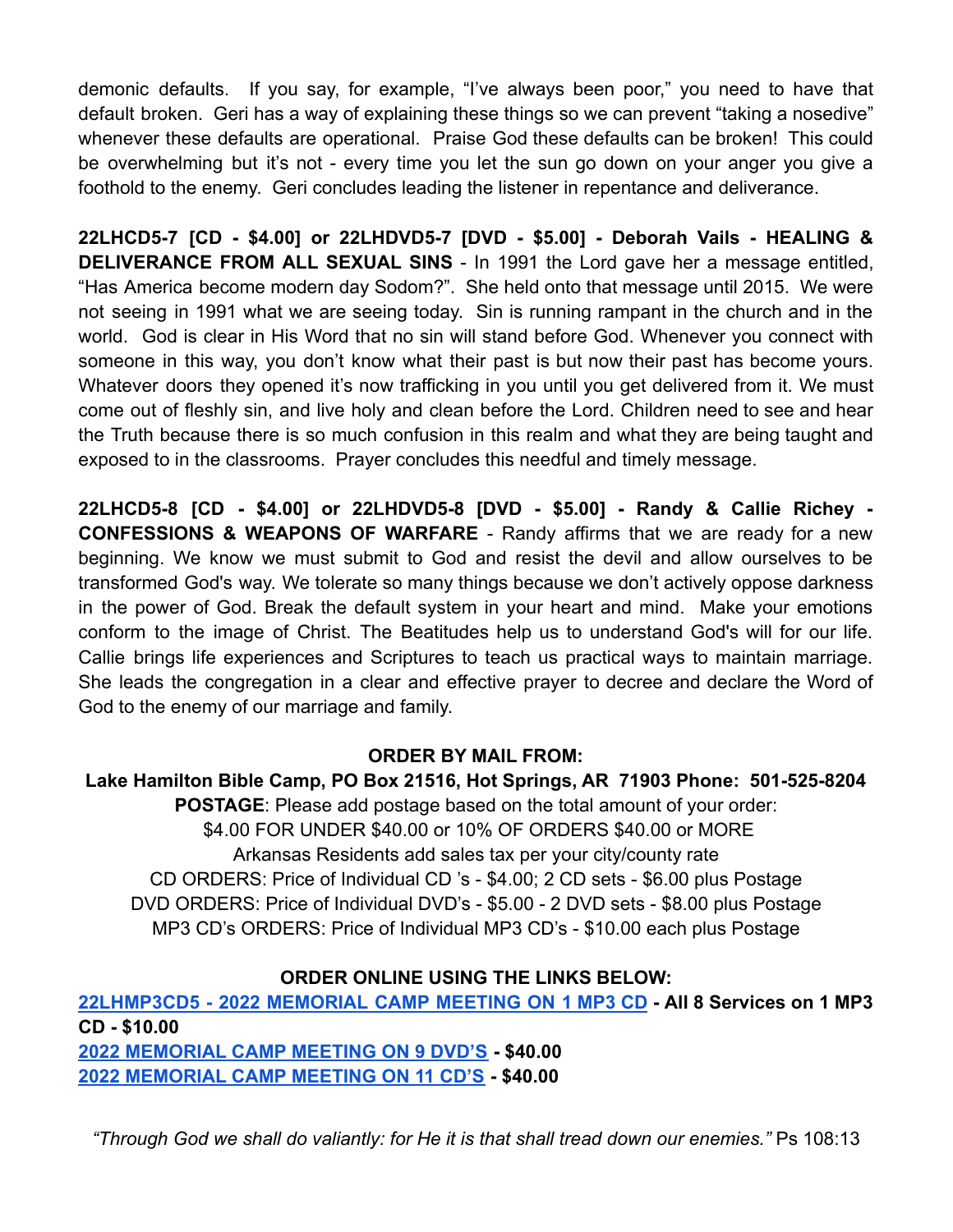## **NEW BOOKS**

**PHYSICAL HEALINGS AND [DELIVERANCE](https://lhbcshop.com/shop/ols/products/physical-healings-and-deliverance-by-frank-hammond) - When breakthroughs for physical healing occur through the casting out of spirits of infirmity (Luke 13:11-13)** by Frank Hammond - \$10.00 plus shipping - From the publisher: "As we have worked our way through Frank's teachings over the years, we were stunned by how many physical healings accompanied his ministry of casting out spirits. His ministry began with his wife being delivered from infirmity. Frank taught on the connection between sickness and demonic roots, and we have included in this book both his thoughts and experiences on the topic. Included are multiple testimonies of people who have been miraculously healed through the deliverance ministry, many by Frank and some by other deliverance ministers. Paper - 53 pages

**[GRAVECLOTHES](https://lhbcshop.com/shop/ols/products/graveclothes-by-carla-butaud) - Deliverance Explained** by Carla Butaud - \$5.00 plus shipping - John 11:41-44. She says when we are "born again", we still have grave clothes from past generations; things we just can't get past.

**[PRESSING THROUGH TO VICTORY](https://lhbcshop.com/shop/ols/products/pressing-through-to-victory-by-monty-mulkey)** by Monty Mulkey - \$7.00 plus shipping - Chapter Titles: Defining Pressing Through; You Have to do Your Own Pressing; Some Things You'll Have to Press Through; Serve God and Not Understand Everything; How to Press Past; A Prayer to Help Press Through. Paper - 50 pages

(See applicable postage rates listed above on CD's, DVD's & MP3 CD)

+++++++++++++++++++++++++++++++++++++++++++++++++++++++++++++++++++

### **[PARISH-MP3CD-1](https://lhbcshop.com/shop/ols/products/parish-mp3cd-1-1980-1982-norman-parish) - 1980-1982 NORMAN PARISH 10 FULL MESSAGES ON ONE MP3 CD \$10.00 plus postage**

[These messages were shared at LHBC in 1980 - 1982 and are perhaps more relative today than they were 42 years ago. There's no expiration date on the anointing!]

80LHMP3CD6-4 - Norman Parish - CAN A CHRISTIAN HAVE A DEMON? - The answer to this question must be settled in our minds. The answer to demons is deliverance - the answer to the flesh is crucifixion. Unfortunately, the flesh can't be cast out, nor the demons crucified! Study this message with your Bible in hand. This is perhaps the best message ever taught here on this question.

81LHMP3CD12-6 - Norman Parish - THE DELIVERANCE MINISTRY USHERS IN THE KINGDOM OF GOD - Through deliverance the kingdom of God is manifested in our midst, the great commission is fulfilled, and redemption is applied to the whole man. Deliverance is a part of sanctification. Establish your deliverance ministry on the Word of God - not on experiences. Experiences can be used to clarify the Word and confirm what is in the Word. Much wisdom is brought through this man of God whose ministry and testimony are a light to all of us.

81LHMP3CD12-7 - Norman Parish - 8 AREAS OF DEMON ACTIVITY - Excellent teaching on deliverance. With each area Bro. Parish highlights Scriptures to enlighten these truths. 1) Physical illness or disability, 2) Moral perverseness, 3) Relationships with other people, 4)